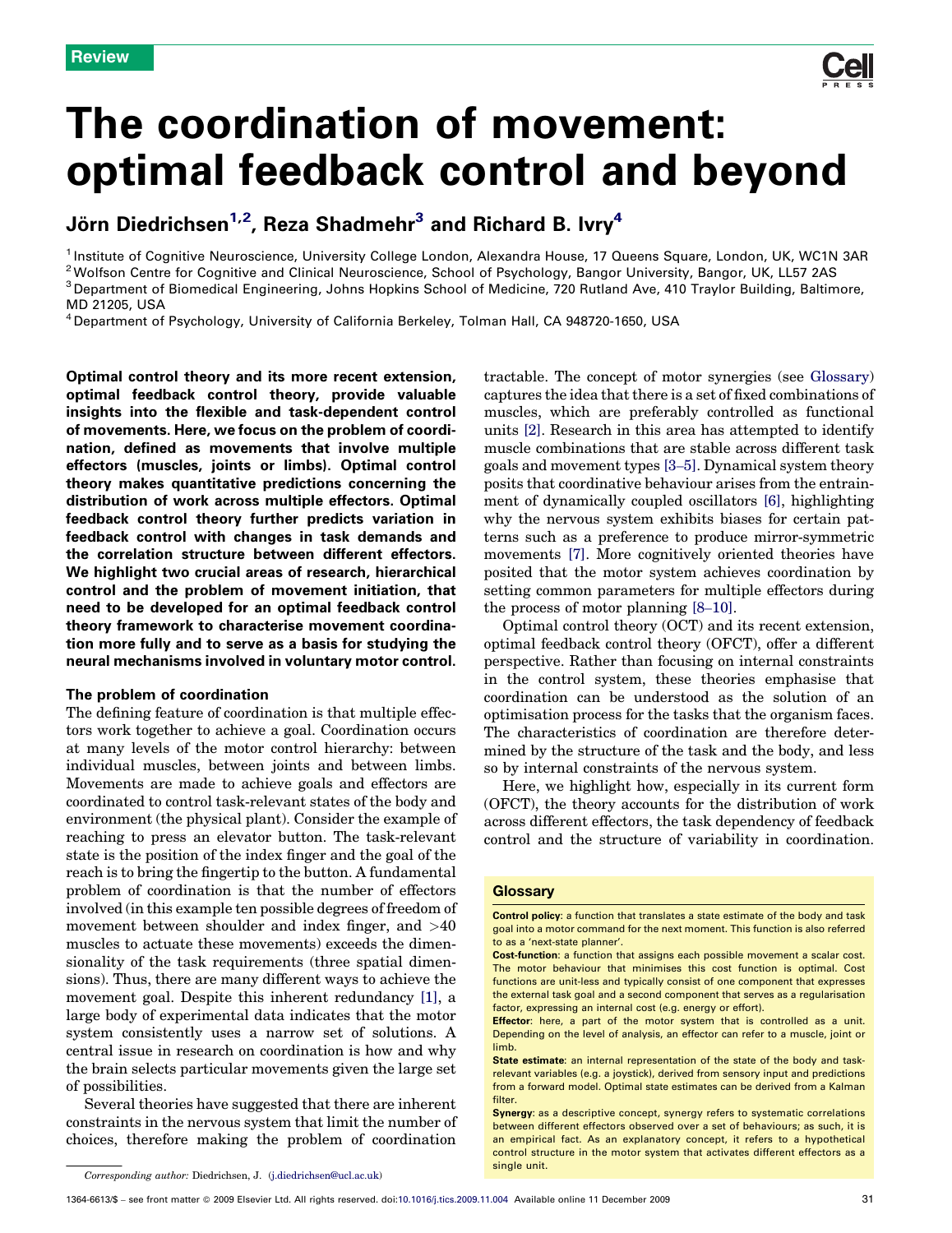We consider two areas of current research (hierarchical control and the problem of movement initiation) that require further development for OFCT to serve as a useful theoretical framework for understanding how coordination is achieved, in terms of the underlying psychological and neural mechanisms.

# Optimal (feedback) control theory

OCT assumes that biological systems learn to produce motor commands, which optimise behaviour with respect to biologically relevant task goals. These goals can be formally defined as cost functions. One part of the cost function encodes the external goal of the organism; for example, for eating, grasping a food item and bringing it to the mouth. A second part of the cost function, the regularisation term, penalises some inherent feature of the movement. In earlier formulations of OCT, this term was based on the integrated jerk [\[11,12\]](#page-7-0) or integrated torque change [\[13\]](#page-7-0). In more recent versions, the regularisation term consists of the sum of the squared motor commands. Motor commands are conceptualised here as the neural drive to the muscles that can be measured as rectified EMG and that, after low-pass filtering, translates proportionally to muscle force [\[14\]](#page-7-0). A cost function of this form defines an optimal solution that achieves the goal (reasonably well) while exerting as little effort as possible. OCT models can account for the temporal shape of movements [\[15\]](#page-7-0), the solution to new task environments [\[16\]](#page-7-0) and the distribution of work across multiple effectors [\[17\].](#page-7-0)

Initial developments of OCT defined the optimal solution as a sequence of feed-forward motor commands [\[11,13,15\]](#page-7-0). Optimal feedback control theory (OFCT) [\[12,18\]](#page-7-0) provided an important extension by integrating the role of sensory feedback. The optimal solution now could be defined as a control policy (Box 1), a function that translates a current state estimate of the body into the next motor command. The control policy originally minimised a kinematic descriptor, such as squared jerk [\[12\],](#page-7-0) and later a

# Box 1. Optimal feedback control

The motor system interacts with the environment via a set of effectors that are controlled by the motor commands u (Figure I). The current state of the plant (the body plus environment) is represented by the state vector x, and its dynamics characterised by the (statedependent) matrices A and B. To calculate motor commands, the system requires an accurate estimate of the state of the plant. Sensory information from the plant  $(y_t = Hx_t)$  is delayed in time and corrupted by noise. To overcome instabilities that arise from these factors, the motor system uses an efference copy of the motor commands and an internal forward model to generate predictions of the next state of the system ( $x^*$ ). This prediction can then be integrated with the incoming sensory information, resulting in a state estimate  $(x)$ . The Kalman gain  $K$  for this integration is adjusted such that each source of information is weighted according to the inverse of its variance [\[74\].](#page-8-0) Motor commands are then determined using a control policy, a set of rules that dictates what to do given a certain goal and state estimate.

Thus, according to OFCT, there is no conceptual difference between feed-forward and feedback control; the control policy governs both. Rather, feed-forward and feedback control constitute a continuum that depends on the degree to which the current state estimate is influenced by an internal prediction (such as early in the movement, or under sensory deprivation) or by sensory feedback.

A central problem for this architecture is to determine the appropriate control policy. Optimal control theory proposes that the selected control policy minimises a task-dependent cost function, J. The first component of this cost function,  $q(x)$ , encodes the external goal of the organism in terms of task-relevant states; for example, the state that leads to reward. Because of redundancy in the motor system, this term alone does not define a unique solution. Therefore, a regularisation term,  $r(u)$ , is introduced that penalises the expenditure of unnecessary motor commands, often taking the form of the weighted sum of the squared motor commands [\(Box 2](#page-3-0)).



Figure I. Architecture of optimal feedback control.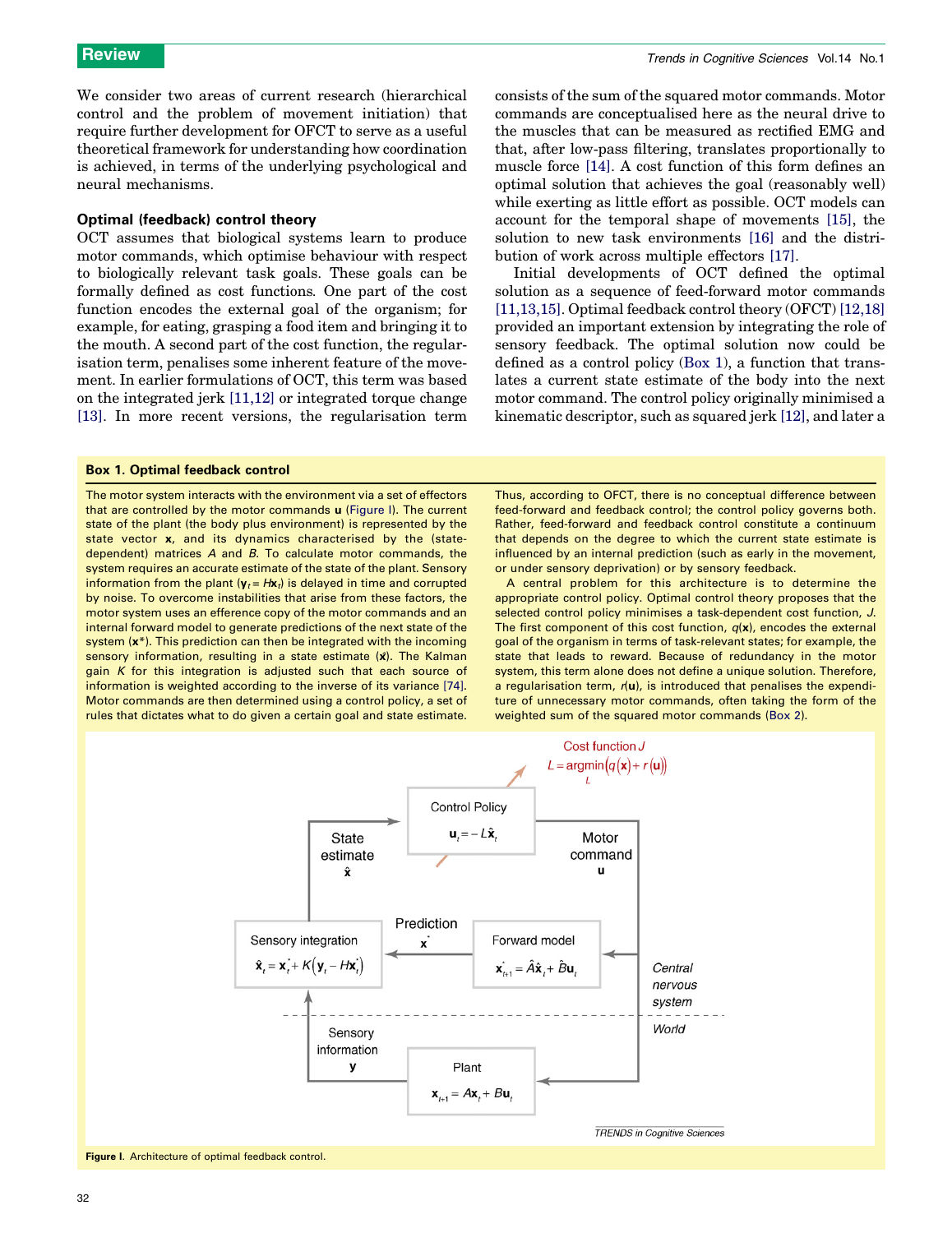measure of effort (squared force). In its current form, OFCT also incorporates important factors such as the noisy nature of motor commands and sensory observations [\[19\]](#page-7-0). Whereas OFCT predicts the shape of the average movement just as well as earlier non-feedback versions of OCT (indeed, when we make statements about OCT we always mean to include OFCT), only the latter predicts how the organism will react to perturbations [\[20](#page-7-0)–22]. As we discuss below, it is this conceptual advance that enables the theory to account for many aspects of the correlation structure between different muscles observed during coordinated movements.

# Distribution of work across multiple effectors

As an example of how the brain solves muscular redundancy, consider movements around the wrist joint. Figure 1 shows the pulling directions (the direction of movement evoked by electrical stimulation of that muscle) of the five main wrist muscles [\[23\].](#page-7-0) How would the brain combine these muscles for different movement directions? Because muscles need to work harder to achieve movements that do not lie in their pulling direction, the direction of movement for which each muscle shows the highest activation deviates from the pulling direction. This characteristic arises from the minimisation of the task-dependent term of the cost function,  $q(\mathbf{x})$ , the squared distance between intended and produced movement direction. The exact distribution of work across effectors, however, depends on the form of the regularisation term,  $r(\mathbf{u})$ .

When using the sum of motor commands as a regularisation term, one would predict that, if the movement parallels the pulling direction of a particular muscle, then



Figure 1. Pulling direction of the right extensor carpi ulnaris (ECU), extensor carpi radialis brevis (ECRB), extensor carpi radialis longus (ECRL), flexor carpi ulnaris (FCU) and flexor carpi radialis (FCR) in a midrange wrist position. The coloured circles indicate the normalised muscle activation for each movement direction based on a minimisation of the cost function [\[17\].](#page-7-0) The tuning function for each muscle, as well as the deviation of the preferred direction from the pulling direction, matches well with empirical results.

only that muscle should be active. For intermediate directions, activation would be restricted to muscles with neighbouring pulling directions. Indeed, this cost function would never predict co-activation in more than two muscles (for a 2D-task). Wrist muscles, however, show relatively wide cosine-like tuning functions spanning a wide range of movement directions. For most movement directions, at least three muscles are simultaneously recruited [\[23\].](#page-7-0)

This pattern of muscular activity can be explained by using the sum of squared motor commands as the regularisation term [\[17,24,25\].](#page-7-0) Here, optimality is achieved when the system distributes work across multiple effectors, even if task goal could be achieved by the activation of a single muscle (Figure 1; see also Ref. [\[26\]](#page-7-0)). This can be seen in the simple case in which two muscles have nearly the same pulling direction. The sum of the squared motor commands is minimised when the forces are distributed evenly across effectors. Importantly, by minimising the sum of squared motor commands, the motor system reduces both effort and movement variability ([Box 2](#page-3-0)).

The idea of distributing motor commands across a set of redundant effectors has also been explored in kinematic networks (e.g. Ref. [\[27\]](#page-7-0)). The idea here is that one can determine the distribution of work across a set of joints, by simulating how much each joint would move if the endpoint was moved towards the final goal by a small amount. An OCT model arrives at a similar formulation, but explicitly introduces the control cost  $r(\mathbf{u})$ , additionally to the stiffness of the joint, as a regularisation term.

In sum, OCT can predict how muscles work in a synergistic manner without using the concept of synergies as an explanatory concept [2–[5,28,29\].](#page-7-0) Rather, synergies (in the descriptive sense) arise from the structure of the controlled physical plant, the task requirements and the regularisation term. Indeed, recent implementations of OCT to planar reaching movements closely replicate the patterns of muscular synergies observed in the human arm [\[30\]](#page-7-0) and account for the structure of force variability in finger movement tasks [\[31\].](#page-7-0)

# Task-dependent feedback control

Whereas both feedback and non-feedback versions of OCT can account for the sharing of the work across effectors, the power of the approach becomes especially clear when considering optimal feedback control. An example of this is provided by a study on bimanual reaching movements ([Figure 2;](#page-4-0) [\[32\]\)](#page-7-0). In the two-cursor task, participants were instructed to reach for two separate targets, one with each hand. The task-dependent component of the cost function here contains two separate terms, one that minimises the distance between the left hand and its goal and a second that minimises the distance between the right hand and its goal. In the one-cursor task, a single cursor, presented at the spatial midpoint between the two hands, was moved to a single target through the combined actions of both hands. The task-dependent component of the cost function for this condition minimises the distance between the single cursor and the goal. Despite the difference in cost functions, the average trajectories for these two tasks are identical, yielding straight movements with bell-shaped velocity profiles (black trajectories).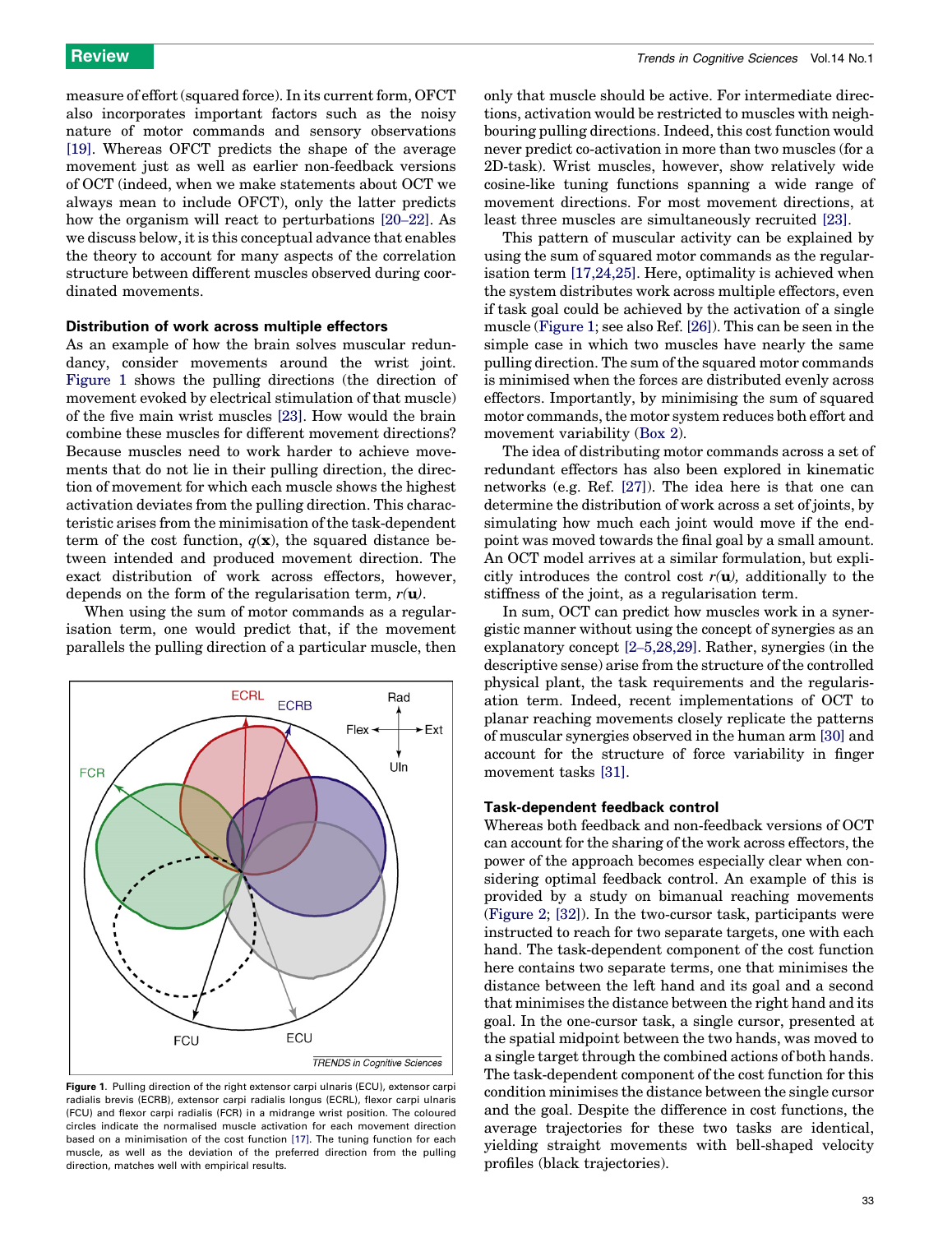# <span id="page-3-0"></span>Box 2. Why u<sup>2</sup>? Effort versus variability

Why should the nervous system minimise the sum of the squared motor commands rather than the sum of the motor commands or some other function? One possibility is that the function calculated by squaring the motor commands closely reflects energy expenditure during movement. However, ATP consumption by muscle fibres is roughly related to the product of force and contractile change or, under isometric conditions, to the product of force and time [\[75\].](#page-8-0) As such, ATP consumption is approximately proportional to the sum of motor commands, rather than to the sum of squared motor commands. Nonetheless, it is often assumed that the motor system minimises the squared motor commands to preserve internal resources. We refer to such a cost as 'effort' rather than 'energy'.

An alternative interpretation lies in the reduction of movement variability [\[15\].](#page-7-0) Noise in the motor system is signal dependent: the variance of produced force increases proportionally with the squared mean [\[76\]](#page-8-0). Consider how such noise characteristics would influence endpoint variability. Suppose there is a dynamical system in which motor command  $u$  is affected by noise  $\varepsilon$  (Equation I):

$$
\mathbf{x}_{t+1} = A\mathbf{x}_t + B(u_t + \varepsilon_t) \tag{1}
$$

By applying this formula iteratively, any state can be expressed as a function of the initial state and the intervening motor commands (Equations II and III).

$$
\mathbf{x}_3 = \mathbf{A}^2 \mathbf{x}_1 + \mathbf{A} \mathbf{B} (\mathbf{u}_1 + \varepsilon_1) + \mathbf{B} (\mathbf{u}_2 + \varepsilon_2) \dots
$$
 (II)

$$
x_{p} = A^{p-1}x_{1} + \sum_{t=1}^{p-1} A^{p-t-1}B(u_{t} + \varepsilon_{t})
$$
\n(III)

The variance of this state will be (Equation IV):

$$
var[x_{p}] = \sum_{t=1}^{p-1} A^{p-t-1} Bvar[\varepsilon_{t}](A^{p-1-t}B)^{T}
$$
 (IV)

However, OFCT also predicts that feedback corrections for the one- and two-cursor tasks should differ. In the twocursor task, the optimal control policy specifies that motor commands to each hand will only depend on the state of that hand and not on the state of the other hand ([Figure 2](#page-4-0)c). Therefore, if one hand is perturbed during a reach, solely that hand should correct for that perturbation. Independent control of the two hands could also work in the one-cursor task. However, this policy would not be optimal. Rather, according to OFCT, the motor system should exploit the redundancy of the one-cursor task by distributing the correction across both hands, thus minimising the effort term. Indeed, this latter prediction was confirmed. When a robotic device was used to create lateral perturbations in one hand, online corrections in the onecursor task were shared across the two hands [\[32\]](#page-7-0) (see also Refs [\[33,34\]\)](#page-7-0). Interestingly, this behaviour was observed even if visual feedback of the cursor(s) was absent during the movement.

Task-dependent changes in coordinative feedback appear to involve the modification of basic reflex mechanisms. In a series of studies, Marsden et al. [\[35\]](#page-7-0) examined the task dependency of intermanual reflex responses. Fast (60 ms) postural reflexes in the right arm in response to perturbations of the left arm reversed direction depending on whether the right arm held on to external support or whether it needed to stabilise a cup full of tea (see also Ref. [\[36\]](#page-7-0)). Similarly, in the one-cursor task described above, perturbations to one arm resulted in EMG responses in the other arm at latencies as short as 60 ms [\[37\].](#page-7-0) Thus, even medium loop reflex responses appear to be modified by task requirements.

If the noise is signal dependent, for example it is composed of elements  $\varepsilon_t = u_t c \phi_t$  where c is a constant and  $\phi$  is a Gaussian random variable with mean zero and variance 1, then the variance of the noise and the final state can be written in terms of the motor commands (Equations V and VI):

$$
\mathsf{var}[\varepsilon_t] = c^2 u_t^2 \tag{V}
$$

$$
var[x_p] = \sum_{t=1}^{p-1} A^{p-1-t} Bc^2 u_t^2 (A^{p-1-t} B)^T
$$
 (VI)

This expression indicates that the variance of the state grows as a 'square' of the motor commands. Thus, to minimise endpoint variance, the sum of the squared motor commands should be minimised.

Whether interpreting the u<sup>2</sup>-cost as effort or variability, predictions derived from the two approaches are often indistinguishable [\[19\].](#page-7-0) However, when the task requires coordination across multiple effectors, effort and variability can be dissociated. Assume that two effectors are combined with a similar pulling direction, but with different signal-dependent noise characteristics, var $(u_i) = c_i^2 u_i^2$  . If the system only minimises noise, it should weight each effector by the inverse of its noise constant  $c_i^2$ , similar to the optimal integration rule when combining information from multiple sensory channels [\[77\].](#page-8-0) If the system minimised effort, the work should be distributed evenly or according to the strength of each effector. Both factors have a significant role [\[78\]](#page-8-0), with a higher weight put on effort compared with variability costs. Although minimisation of effort and variability might frequently result in similar behaviours, it is important to distinguish between these two causes when considering how the nervous system evaluates the cost function during the acquisition of new coordinative motor skills.

Although such changes are consistent with OFCT, at least qualitatively, there are components of the feedback response that do not change with task requirements [\[21,32,38\]](#page-7-0). Indeed, it would be unrealistic to assume that the whole system is completely re-optimised whenever the motor system faces a new task. This point highlights the need to modify OFCT models such that they incorporate hierarchies of goals and control [\[39\].](#page-7-0) This extension would provide one way in which only certain parts of the control structure are modified in a task-dependent fashion.

#### Structure of movement variability

An intriguing characteristic of coordinated movement is that variability is structured; systematic correlations can be found between the actions of different effectors. This structure is often task dependent. In the bimanual onecursor task described previously, the positions of the two hands are negatively correlated at the end of the movement, deviating in opposite directions from straight ahead ([Figure 3a](#page-4-0)). This correlation minimises variability along the task-relevant dimension (the position of the cursor) even though the variability in a task-redundant dimension (the distance between the hands) increases. In the twocursor task, this correlation is absent.

Task-dependent structure of effector (co-) variances is often analysed using the concept of the 'uncontrolled manifold' [\[40](#page-7-0)–42], the parameter region within which there is equivalence in terms of the task-relevant variables. The observation that variability in this parameter subspace is increased is ubiquitous and can be observed, for example, in the correlation structure of the seven muscles controlling the index finger [\[43\].](#page-7-0) In the temporal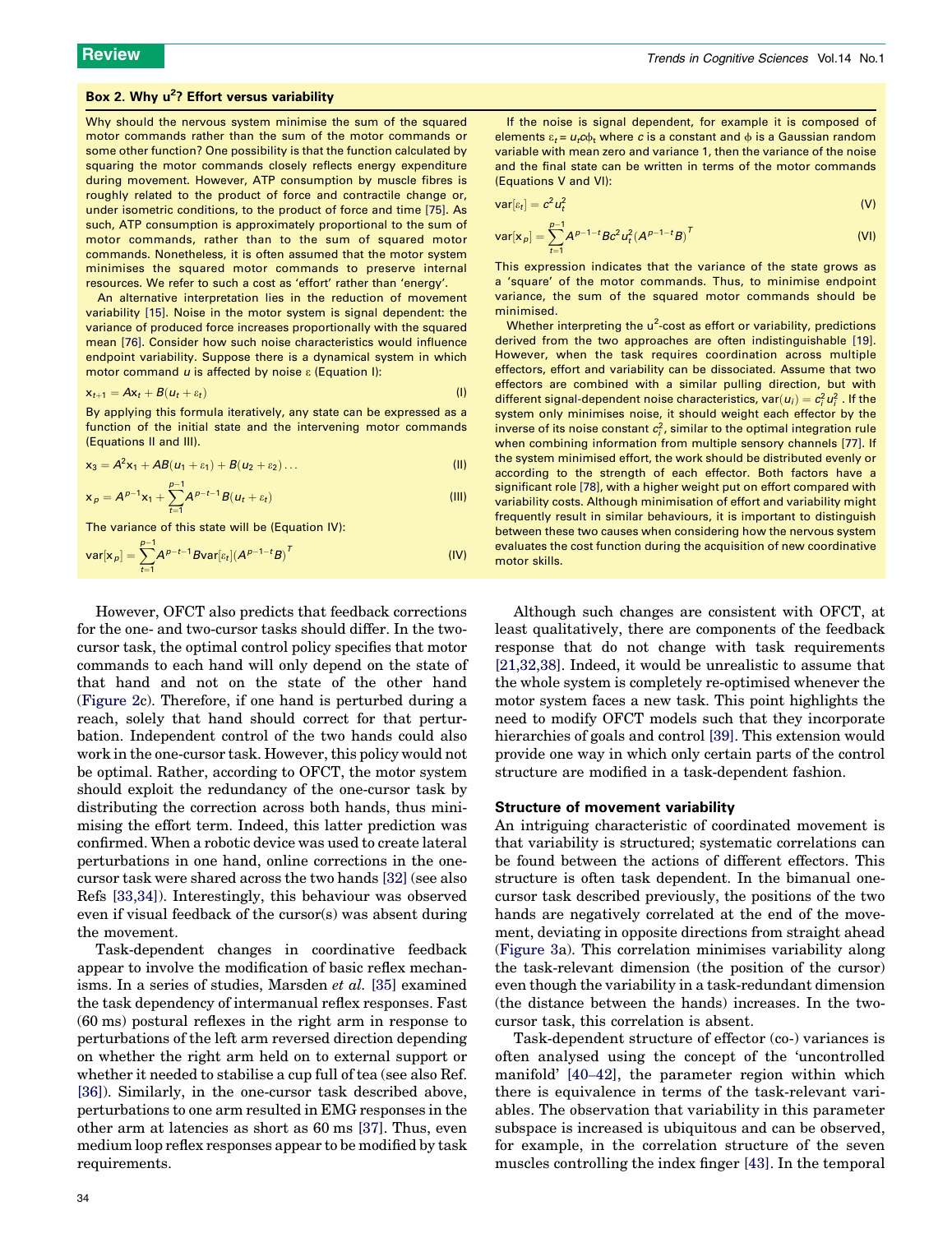<span id="page-4-0"></span>

Figure 2. Task-dependent feedback control during a bimanual task. (a) In the twocursor task, a force field applied to the left hand is corrected by the action of the left hand alone. (b) In the one-cursor task, part of the correction is performed by the right hand. (c) The task dependent component  $q(x)$  of the cost function comprises the distance between the position of the left hand ( $p<sub>L</sub>$ ) and its goal ( $g<sub>L</sub>$ ) and the distance between the right hand ( $p_B$ ) and its goal ( $G_B$ ). Minimisation of this cost function results in independent control gains  $(L)$  for the two hands. (d) The cost function for the one-cursor task predicts feedback control in which motor commands for the left hand  $(u_L)$  depend on the state of both the left hand and right hands ( $\hat{\mathbf{x}}_L$  and  $\hat{\mathbf{x}}_R$ , respectively). Reproduced with permission from Ref. [\[32\].](#page-7-0)

domain, structured variability can be observed in the synchronisation of bimanual movements. For example, when one hand is used to open a drawer and the other to retrieve an object from the drawer, intermanual time lags are small when the object is picked up, but variable during other phases of the action [\[44\]](#page-7-0).

Correlations between effectors are often attributed to synergies (in an explanatory sense). In the context of OFCT, however, structured variability emerges naturally from task-dependent feedback control [\[18\]](#page-7-0). The regularisation term of the cost function enforces the minimal intervention principle: Deviations relevant to the external task goal should be corrected, whereas deviations along taskirrelevant dimensions need not be compensated and can thus accumulate. The interplay of these two factors induces structured variability. Importantly, OFCT holds that this structure arises through feedback control rather than reflecting inherent correlations between the feedforward commands to different effectors. Consistent with this prediction, the negative correlation of the lateral hand positions in the one-cursor task arises over the time course of the movement (Figure 2c).



Figure 3. Structured variability induced by task-dependent feedback gains. (a) Correlations of horizontal endpoint position of the left (x) and right (y) hands are found in the one-cursor task (red line and dots) but not in the two-cursor task (blue line and dots). In the one-cursor task, variability along the task-redundant dimension (distance between hands, left up–right down diagonal) is not corrected. (b) The negative correlation develops during the movement, indicating that it arises from a feedback control law rather than from correlations in the initial motor commands [\[32\]](#page-7-0).

## Initial gating mechanism

There are situations in which systematic correlations between effectors cannot be attributed to task-dependent feedback control. For example, when the two hands are used to reach simultaneously for two separate goals, OFCT would predict independent control of the two movements. However, strong correlations are observed in both reaction time and initial acceleration [\[45,46\].](#page-7-0) This form of coupling is generally considered a hard constraint in coordination [\[10\]](#page-7-0): it is not easily modified by task requirements [\[47\]](#page-7-0). Indeed, it remained present even when the primary connections between the two cerebral hemispheres were absent, despite the fact that the human subjects exhibited considerable independence of the two limbs once the movements are initiated [\[48,49\].](#page-7-0) Thus, there appears to be a general mechanism, probably subcortical [\[50\]](#page-7-0), that synchronises the onset of different movements, even if they are unrelated. How can the existence of such a strong inherent constraint be reconciled with OFCT?

We propose that, at least for related movements, a coupling mechanism of this sort is necessary within the control architecture assumed by OFCT. Consider the task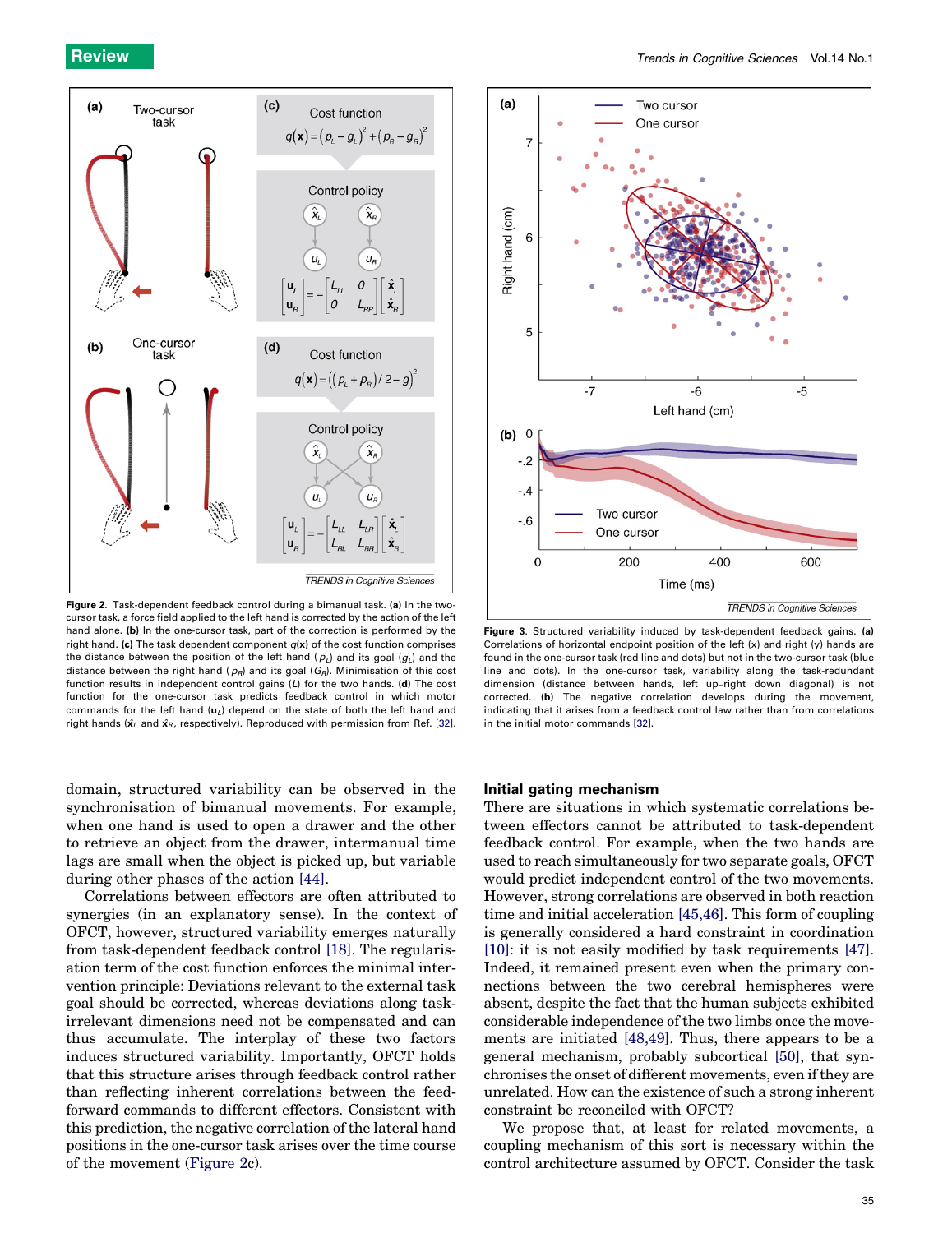of raising one's arm quickly while standing freely. The forces induced by the sudden movement of the arm are destabilising; if large enough, the actor might fall over backwards. To ensure stability, the motor system briefly activates the ankle flexors to shift the centre of gravity forwards, even before EMG changes are observed in the agonists of the arm movement [\[51\].](#page-7-0)

In the context of OFCT, coordination between effectors is ensured because the commands of one effector depend on the state estimates of another ([Figure 2d](#page-4-0)). This state-dependent mechanism is not sufficient for the coordination of the initial motor commands, because, before the onset of movement, there are changes in the respective state estimates and, hence, no exchange of information between the control processes. For accurate and fast movements, however, the initial bursts across different effectors need to be finely coordinated in both time of onset and initial strength [\[52\]](#page-7-0).

How does OFCT solve this problem? In current simulations, each effector starts to produce motor commands simultaneously at time 'zero'. Thus, the theory assumes implicitly the existence of a common command that synchronises the onset of all effectors recruited for the movement. Other models of movement production include such an initial gating mechanism as an explicit component. In these models, a common go-signal (VITE model [\[53\]\)](#page-7-0) or an internal phase keeper [\[54\]](#page-8-0), specifies the time of onset and the initial strength of activation across all involved effectors. Although the neuronal substrate for an initial gating signal remains unknown, it is clear that such a mechanism is required for successful coordination over and above the state-dependent mechanisms implemented in current OFCT models.

Movement-to-movement variability of the initial gating mechanism will induce positive correlations between different effects at the onset of the movement. We propose that even unrelated movements, when initiated sufficiently close together, will share the same gating mechanism, resulting in the coupling and correlation of these effectors. Future research is required to distinguish between inter-effector correlations that are due to task-dependent coordinative feedback control and those that are due to the influence of a common gating signal. OFCT in it current form does not have an explicit mechanism to model variability in movement initiation. We expect that it will be necessary to integrate such a concept for the theory to account fully for the co-variance structure of human movements.

## Coordination through high-level state estimates

In OFCT, coordination is achieved by making the motor commands for one effector dependent on the state of another effector ([Figure 2d](#page-4-0)). Such direct dependence is appropriate when two effectors are biomechanically coupled. Elbow and shoulder muscles need to compensate mutually for the effects of interaction torques [\[22,55\].](#page-7-0) In this case, the two joints always need to be controlled as a single entity.

In other situations, the need for coordination arises because two effectors act on the same task-relevant variable even if the mechanical linkage between them is weak or non-existent. Examples here include coordinated movements of the fingers and arm to control the release of a ball during throwing, the manipulation of a single object with two hands, or the coordination of head and arm movements when eating or drinking. In all of these situations, the coordination of the effectors depends on the state of the controlled object and the nature of the task.

We propose that coordination for such tasks is based on higher-level state estimates of task-relevant variables (see Ref. [\[56\]](#page-8-0) for related ideas). Returning to our example of the one/two-cursor task, the system would not only estimate the state of each hand, but also the state of the controlled cursor(s). In the two-cursor task, separate estimates for the two cursors keep control independent ([Figure 4](#page-6-0)a). In the one-cursor task, a single state estimate leads to shared bimanual corrections. Coordination would be maintained even when the cursor was invisible because the common state estimate of the inferred cursor position is determined through a forward model that depends on the sensed state of both hands ([Figure 4b](#page-6-0)).

Such hierarchical control models [\(Figure 4](#page-6-0)a,b) [\[57\]](#page-8-0) can facilitate flexibility of control. When switching between control regimes in the one- and two-cursor task, the system need only change predictions about how the hands influence the movement(s) of the cursor(s). By contrast, if when coordination is achieved directly through lower-level stateestimates [\(Figure 2c](#page-4-0),d), the motor system would have to reconfigure flexibly how the left hand should react to signals from the right hand with every change in task. A recent study demonstrated the flexibility with which the motor system can switch between different controllers, if each situation is associated with a different manipulated object [\[58\].](#page-8-0)

For any constant task, the hierarchical and direct ways of expressing a coordinative control law are basically equivalent. However, the models make different predictions in terms of how a learned coordination skill would generalise to a novel task context. The direct model ([Figure 2c](#page-4-0),d) predicts that coordination should generalise in the reference frame of the state of the involved effectors (e.g. joint coordinates), whereas the hierarchical model ([Figure 4](#page-6-0)a, b) predicts that coordination should generalise in a reference frame defined by higher-level state variables.

Learning to throw a ball at different speeds provides a clear example of this issue [\[59\]](#page-8-0). To throw a ball accurately, the release of the ball by the fingers must be timed to the forward movement of the arm [\[60\].](#page-8-0) What state estimate is used for this coordination problem? The relationship between the state of the fingers and the azimuth of the shoulder is not stable across different throwing speeds ([Figure 4](#page-6-0)c). A similar problem is evident when finger position is plotted against a reasonable range of elbow and shoulder joint angles. Moreover, the interval between the arm movement and finger release varies systematically with speed; as such, the motor system cannot rely on an internal timing mechanism for this skill (see also Refs [\[61,62\]](#page-8-0)). The only variable that provides an invariant relationship is the angular position of the hand in external space [\(Figure 4](#page-6-0)d). Thus, to learn a control policy that is flexible with respect to the speed of throwing, the motor system should estimate hand position in external space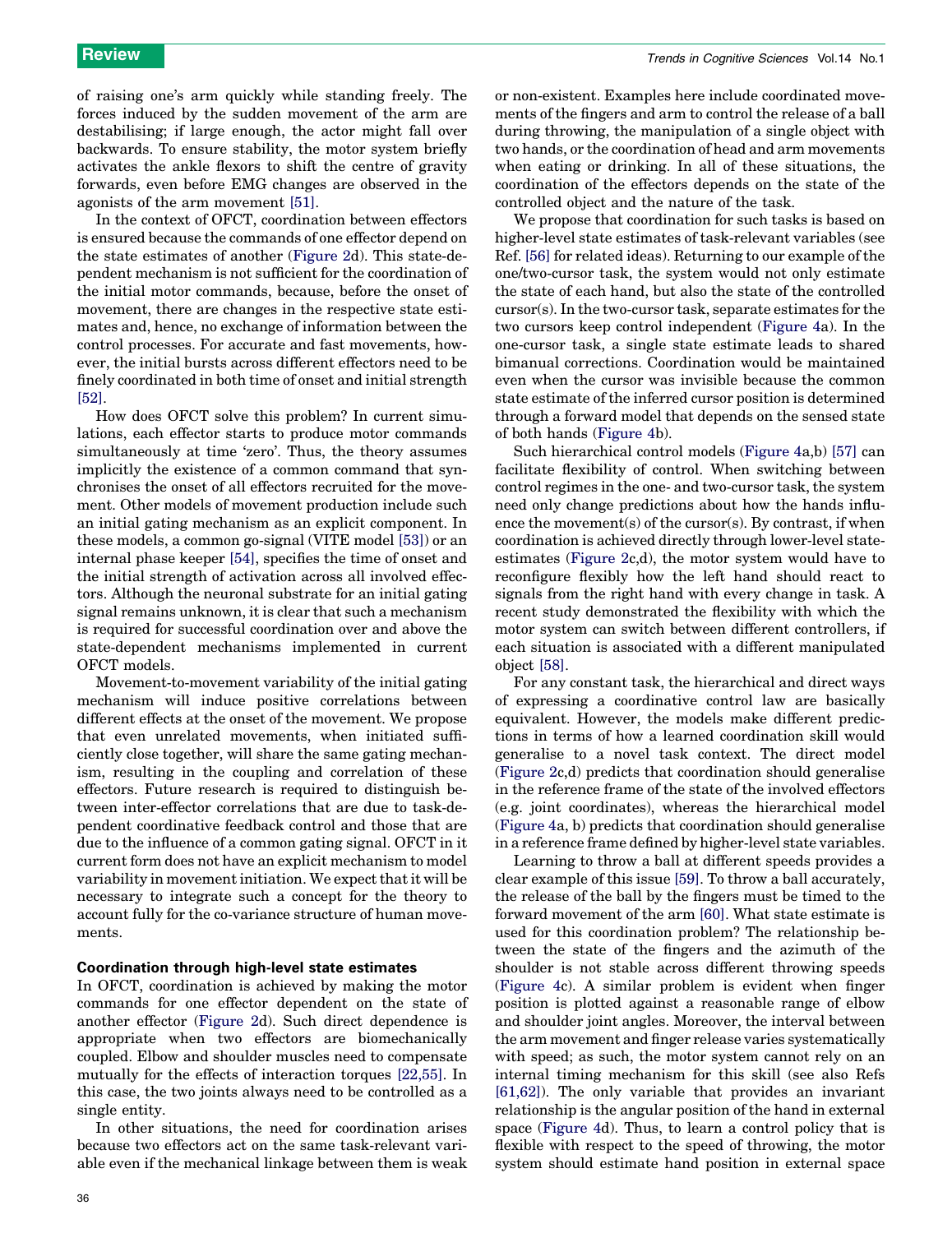<span id="page-6-0"></span>

Figure 4. Coordination between effectors based on higher-level state estimates. (a) Control signals to the left hand  $(u_1)$  depend on a state estimate of that hand  $(\hat{x_1})$  and of the controlled object ( $\hat{\mathbf{x}}_c$ ). The higher-level state is estimated through a dynamic forward model based on information from the effector (dashed curve). (**b**) In the one-cursor task, both hands influence the state estimate for the common cursor and, thus, the motor commands to the two hands become coordinated. (c) During throwing, the opening of the fingers to release the ball (y axis) is not invariant across slow and fast throws, when plotted against the shoulder azimuth. (d) Hand opening is invariant across throwing speeds only when plotted against the angular position of the hand in space. Reproduced with permission from Ref. [\[59\].](#page-8-0)

and use this to control the timing of the release. This example also emphasises that accurate state estimates require a predictive forward model given the speed of arm rotation; feedback loops would be insufficient given processing delays. Consistent with this hypothesis, the timing of ball release is properly adjusted following perturbations to the arm as long as the perturbation occurs at least 100 ms prior to the opening of the fingers [\[63\].](#page-8-0)

Similarly to throwing, finger-arm coordination during grasping is based on an estimate of how far the hand has travelled towards the object, rather than on lower-level estimates of the state of the arm or on internal estimates of time [\[62,64,65\]](#page-8-0). Another example comes from bimanual object manipulation, where one hand has to learn to compensate for forces produced by the other. This skill generalises across the workspace in extrinsic or object coordinates [\[66\]](#page-8-0) rather than in joint coordinates. By contrast, following adaptation to a force field, generalisation within each arm is observed in intrinsic, joint-based coordinates [\[67\]](#page-8-0).

Considering the role of higher-level state estimates in coordination provides an important link to numerous experimental results demonstrating that the symmetry constraint observed in bimanual coordination [\[68\]](#page-8-0) depends on perceptual variables and task demands [\[69](#page-8-0)– [71\]](#page-8-0). More generally, many demonstrations of constraints in bimanual coordination appear to reflect limitations in the simultaneous estimation of high-level, task-relevant states [\[9\]](#page-7-0), rather than hard-wired coordination constraints between the two hands. The human coordination system has evolved to achieve single goals flexibly using many effectors rather than to achieve multiple goals simultaneously.

### Current limitations and outlook

Here, we have outlined how OTC, especially OFCT, provides a powerful tool for understanding coordination. It is important to emphasise that OCT (and OFCT) as a theoretical framework is underspecified and has limitations in terms of generating testable predictions. It is possible to explain any behaviour as 'optimal' if the cost function can be chosen without restriction. To avoid circularity, the cost function needs to be specified a priori and tested across different experimental contexts.

We have also highlighted the importance of specifying the state estimates that subserve coordination (e.g. jointbased or high-level), as well as differentiating between elements within a hierarchical control scheme that can be modified in a task-dependent fashion from those that are hard wired. Furthermore, we have stressed the importance of integrating a plausible model of movement initiation, and the variability arising from this process, into OFCT. We expect that future exploration of these issues will serve to constrain predictions derived from an OFCT framework, and make it possible to relate the control processes to their underlying neural substrate.

Another important area of research is how coordinated movements are learned. OCT (and OFCT) can only tell us what the optimal solution to a problem should be, but not how this solution is learned. Is there as neural representation of the overall cost of the movement [\[72\]](#page-8-0)? Or can costfunctions be optimised in a distributed fashion? Which neural mechanisms are involved in the optimisation of cost functions?

Finally, OFCT teaches us that flexibility in the nervous system does not involve the recall of rigid motor commands, but rather a flexible reconfiguration of how the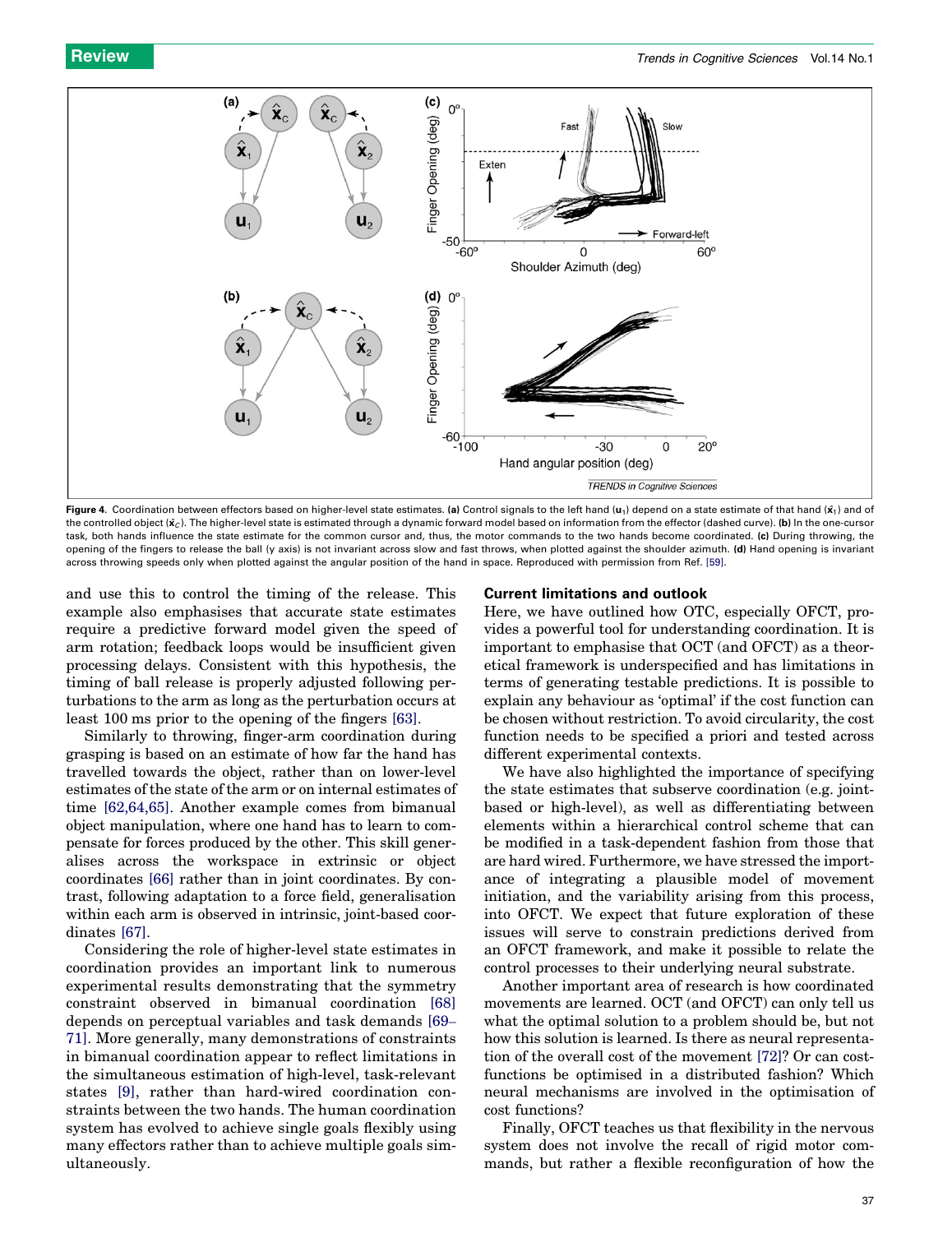<span id="page-7-0"></span>brain reacts to environmental stimuli. In that, the problem of motor control is closely related to the problem of flexible cognitive control [\[73\]](#page-8-0).

#### Acknowledgments

The work was supported by grants from the BBSRC (J.D.: BB/E009174/ 1), the NSF (R.B.I. and J.D.: BSC 0726685) and the NIH (R.B.I.: HD060306).

#### References

- 1 Bernstein, N.A. (1967) The Co-Ordination and Regulation of Movement, Pergamon
- 2 Tresch, M.C. et al. (1999) The construction of movement by the spinal cord. Nat. Neurosci. 2, 162–167
- 3 d'Avella, A. and Bizzi, E. (2005) Shared and specific muscle synergies in natural motor behaviors. Proc. Natl. Acad. Sci. U. S. A. 102, 3076–3081
- 4 d'Avella, A. et al. (2006) Control of fast-reaching movements by muscle synergy combinations. J. Neurosci. 26, 7791–7810
- 5 Ting, L.H. and Macpherson, J.M. (2005) A limited set of muscle synergies for force control during a postural task. J. Neurophysiol. 93, 609–613
- 6 Kelso, J.A.S. (1995) Dynamic Patterns: The Self-Organization of Brain and Behaviour, MIT Press
- 7 Swinnen, S.P. (2002) Intermanual coordination: from behavioural principles to neural-network interactions. Nat. Rev. Neurosci. 3, 348–359
- 8 Schmidt, R.A. et al. (1998) Generalized motor programs and units of action in bimanual coordination. In Progress in Motor Control, Vol. 1: Bernstein's Traditions in Movement Studies (Latash, M.L., ed.), pp. 329–360, Human Kinetics
- 9 Ivry, R.B. et al. (2004) A cognitive neuroscience perspective on bimanual coordination and interference. In Interlimb Coordination p (Swinnen, S. and Duysens, J., eds), pp. 259–295, Kluwer Academic Publishing
- 10 Heuer, H. (1993) Structural constraints on bimanual movements. Psychol. Res. 55, 83–98
- 11 Flash, T. and Hogan, N. (1985) The coordination of arm movements: an experimentally confirmed mathematical model. J. Neurosci. 5, 1688– 1703
- 12 Hoff, B. and Arbib, M.A. (1993) Models of trajectory formation and temporal interaction of reach and grasp. J. Mot. Behav. 25, 175–192
- 13 Uno, Y. et al. (1989) Formation and control of optimal trajectory in human multijoint arm movement. Minimum torque-change model. Biol. Cybern 61, 89–101
- 14 Zajac, F.E. (1989) Muscle and tendon: properties, models, scaling and application to biomechanics and motor control. Crit. Rev. Biomed. Eng. 17, 359–411
- 15 Harris, C.M. and Wolpert, D.M. (1998) Signal-dependent noise determines motor planning. Nature 394, 780–784
- 16 Izawa, J. et al. (2008) Motor adaptation as a process of reoptimization. J. Neurosci. 28, 2883–2891
- 17 Fagg, A.H. et al. (2002) A computational model of muscle recruitment for wrist movements. J. Neurophysiol. 88, 3348–3358
- 18 Todorov, E. and Jordan, M.I. (2002) Optimal feedback control as a theory of motor coordination. Nat. Neurosci. 5, 1226–1235
- 19 Todorov, E. (2005) Stochastic optimal control and estimation methods adapted to the noise characteristics of the sensory motor system. Neural Comput. 17, 1084–1108
- 20 Liu, D. and Todorov, E. (2007) Evidence for the flexible sensorimotor strategies predicted by optimal feedback control. J. Neurosci. 27, 9354– 9368
- 21 Pruszynski, J.A. et al. (2008) Rapid motor responses are appropriately tuned to the metrics of a visuospatial task. J. Neurophysiol. 100, 224– 238
- 22 Kurtzer, I.L. et al. (2008) Long-latency reflexes of the human arm reflect an internal model of limb dynamics. Curr. Biol. 18, 449–453
- 23 Hoffman, D.S. and Strick, P.L. (1999) Step-tracking movements of the wrist. IV. Muscle activity associated with movements in different directions. J. Neurophysiol. 81, 319–333
- 24 van Bolhuis, B.M. and Gielen, C.C. (1999) A comparison of models explaining muscle activation patterns for isometric contractions. Biol. Cybern. 81, 249–261
- 25 Todorov, E. (2002) Cosine tuning minimizes motor errors. Neural Comput. 14, 1233–1260
- 26 Nozaki, D. et al. (2005) Muscle activity determined by cosine tuning with a nontrivial preferred direction during isometric force exertion by lower limb. J. Neurophysiol. 93, 2614–2624
- 27 Mussa Ivaldi, F.A. et al. (1988) Kinematic networks. A distributed model for representing and regularizing motor redundancy. Biol. Cybern 60, 1–16
- 28 d'Avella, A. et al. (2003) Combinations of muscle synergies in the construction of a natural motor behavior. Nat. Neurosci. 6, 300–308
- 29 Overduin, S.A. et al. (2008) Modulation of muscle synergy recruitment in primate grasping. J. Neurosci. 28, 880–892
- 30 Chhabra, M. and Jacobs, R.A. (2006) Properties of synergies arising from a theory of optimal motor behavior. Neural Comput. 18, 2320– 2342
- 31 Kutch, J.J. et al. (2008) Endpoint force fluctuations reveal flexible rather than synergistic patterns of muscle cooperation. J. Neurophysiol. 100, 2455–2471
- 32 Diedrichsen, J. (2007) Optimal task-dependent changes of bimanual feedback control and adaptation. Curr. Biol. 17, 1675–1679
- 33 Diedrichsen, J. et al. (2004) Independent on-line control of the two hands during bimanual reaching. Eur. J. Neurosci. 19, 1643–1652
- 34 Tcheang, L. et al. (2007) Simultaneous bimanual dynamics are learned without interference. Exp. Brain Res. 183, 17–25
- 35 Marsden, C.D. et al. (1981) Human postural responses. Brain 104, 513– 534
- 36 Diedrichsen, J. and Gush, S. (2009) Reversal of bimanual feedback responses with changes in task goal. J. Neurophysiol. 101, 283–288
- 37 Mutha, P.K. and Sainburg, RL. (2009) Shared bimanual tasks elicit bimanual reflexes during movement. J. Neurophysiol. Epub ahead of print
- 38 Diedrichsen, J. and Dowling, N. (2009) Bimanual coordination as taskdependent linear control policies. Hum Mov. Sci. 28, 334–347
- 39 Li, W. et al. (2004) Hierarchical optimal control of redundant biomechanical systems. Conf. Proc. IEEE Eng. Med. Biol. Soc. 6, 4618–4621
- 40 Scholz, J.P. and Schoner, G. (1999) The uncontrolled manifold concept: identifying control variables for a functional task. Exp. Brain Res. 126, 289–306
- 41 Domkin, D. et al. (2002) Structure of joint variability in bimanual pointing tasks. Exp. Brain Res. 143, 11–23
- 42 Latash, M.L. et al. (2002) Motor control strategies revealed in the structure of motor variability. Exerc. Sport Sci. Rev. 30, 26–31
- 43 Valero-Cuevas, F.J. et al. (2009) Structured variability of muscle activations supports the minimal intervention principle of motor control. J. Neurophysiol. 102, 59–68
- 44 Perrig, S. et al. (1999) Time structure of a goal-directed bimanual skill and its dependence on task constraints. Behav. Brain Res. 103, 95–104
- 45 Marteniuk, R.G. et al. (1984) Bimanual movement control: Information processing and interaction effects. Q. J. Exp. Psychol. A 36, 335–365
- 46 Kelso, J.A.S. et al. (1979) On the coordination of two-handed movements. J. Exp. Psychol. Hum. Percept. Perform. 5, 229–238
- 47 Sternad, D. et al. (2007) Intermanual interactions during initiation and production of rhythmic and discrete movements in individuals lacking a corpus callosum. Exp. Brain Res. 176, 559–574
- 48 Diedrichsen, J. et al. (2003) The role of the corpus callosum in the coupling of bimanual isometric force pulses. J. Neurophysiol. 90, 2409– 2418
- 49 Kennerley, S. et al. (2002) Callosotomy patients exhibit temporal and spatial uncoupling during continuous bimanual movements. Nat. Neurosci. 5, 376–381
- 50 Ivry, R.B. and Hazeltine, E. (1999) Subcortical locus of temporal coupling in the bimanual movements of a callosotomy patient. Hum Mov. Sci. 18, 345–375
- 51 Massion, J. (1984) Postural changes accompanying voluntary movements. Normal and pathological aspects. Hum. Neurobiol 2, 261–267
- 52 Karst, G.M. and Hasan, Z. (1991) Timing and magnitude of electromyographic activity for two-joint arm movements in different directions. J. Neurophysiol. 66, 1594–1604
- 53 Bullock, D. and Grossberg, S. (1988) Neural dynamics of planned arm movements: emergent invariants and speed-accuracy properties during trajectory formation. Psychol. Rev. 95, 49–90